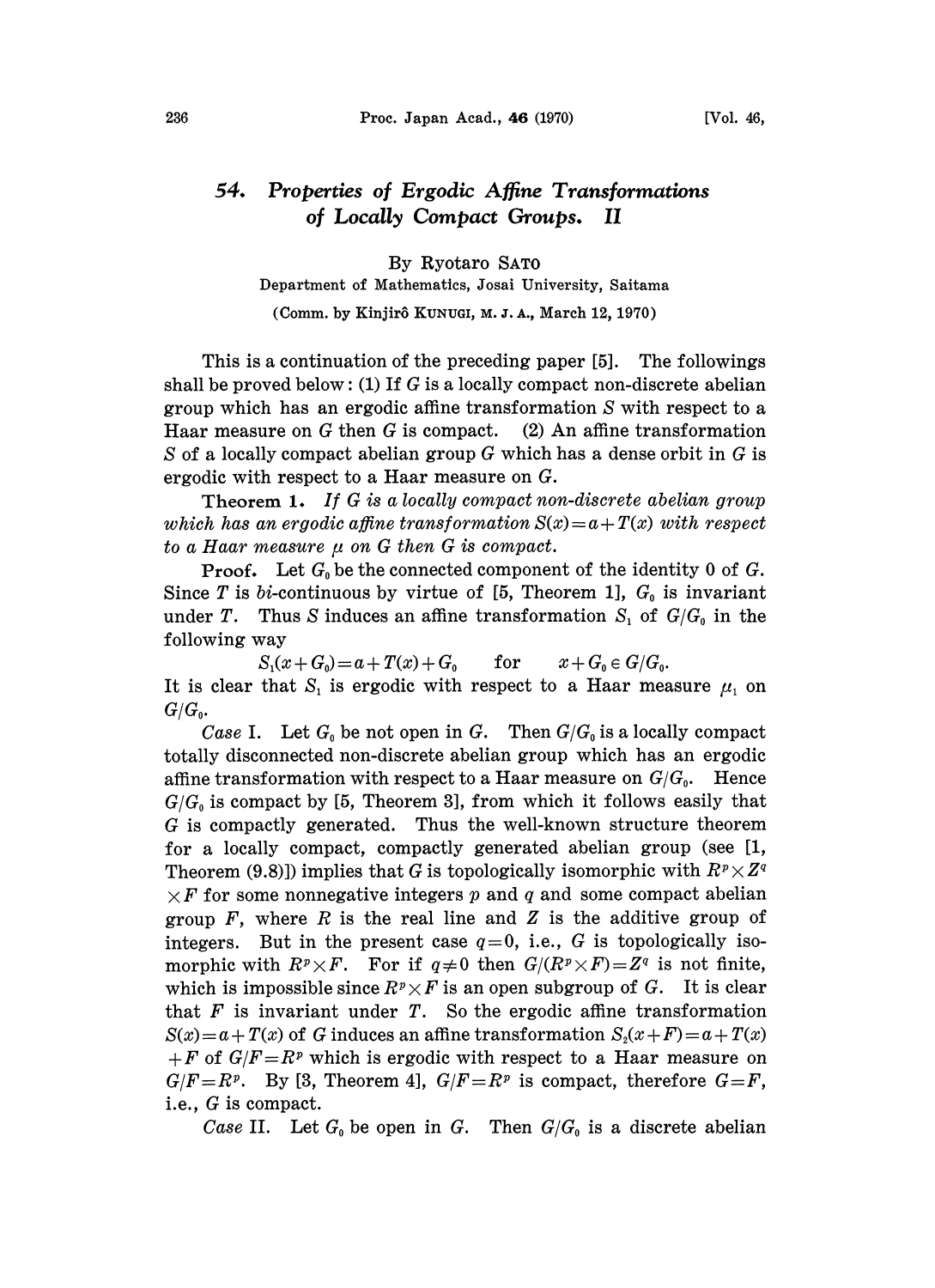group which has an ergodic affine transformation S with respect to a Haar measure on  $G/G_0$ . Hence we observe

 ${S_1^n(a+G_0) \mid n=0, \pm 1, \pm 2, \cdots} = G/G_0.$ 

If  $S^n(a+G_0)\neq a+G_0$  for all positive integers n, then S can not be ergodic. In fact, since G is not discrete and  $G_0$  is open, there exist two nonvoid open sets  $U_1$  and  $U_2$  in  $G_0$  such that  $U_1 \cap U_2 = \phi$ . The set

$$
E=\bigcup_{n=-\infty}^{\infty}S^n(U_1)
$$

is a Borel set such that  $S^{-1}(E)=E$ ,  $\mu(E)>0$  and  $\mu(G \cap E^c) \geq \mu(U_2)>0$ . Thus the ergodicity of S implies that there exists a positive integer  $k$ for which  $S^k(a+G_0)=a+G_0$ , whence it follows

 ${S_1^n(a+G_0) \mid n=0, 1, \cdots, k-1} = G/G_0.$ 

This demonstrates that  $G$  is compactly generated. So the same argument as in Case <sup>I</sup> suffices in order to prove that G is compact.

The proof is complete.

Theorem 2. Let  $G$  be a locally compact abelian group. Suppose  $S(x) = a + T(x)$  is an affine transformation of G such that there exists an element w in G such that  $\{S^n(w)|n=0, \pm 1, \pm 2, \cdots\}$  is dense in G. Then S is ergodic with respect to a Haar measure on G.

Proof. If G is discrete the proof is trivial, and so we assume that  $G$  is not discrete. Let  $G_0$  be the connected component of the identity 0 of G.

Case I. Let  $G_0$  be not open in G. Then it follows from [3, Theorem 1] that G is compact. Hence S is ergodic by virtue of  $[4, 1]$ Theorem 9].

Case II. Let  $G_0$  be open in G. Since T is bi-continuous by [2, Lemma 2],  $G_0$  is invariant under T. Thus S induces an affine transformation S of  $G/G_0$  as follows

 $S_1(x+G_0)=a+T(x)+G_0$  for  $x+G_0\in G/G_0$ . It is clear that S, has a dense orbit  $\{S_1^n(w+G_0)|n=0, \pm 1, \pm 2, \cdots\}$  in  $G/G_0$ . Since  $G/G_0$  is discrete, this implies

 ${S_1^n(w+G_0)\,|\,n=0,\,\pm 1,\,\pm 2,\,\cdots\}={G/G_0}.$ 

Thus analogous arguments as in the proof of Theorem 1 imply that  $G$ is topologically isomorphic with  $R^p \times F$  for some nonnegative integer p and some compact abelian group F. Clearly F is invariant under T, and so S induces an affine transformation  $S_2$  of  $G/F=R^p$  as follows<br> $S_2(x+F)=a+T(x)+F$  for  $x+F\in G/F=R^p$ .

 $S_2(x+F) = a + T(x) + F$  for  $x+F \in G/F = R^p$ .  $+F \in G/F = R^p.$ <br>  $\{1, \pm 2, \cdots\}$  in<br>
s compact, whe Since  $S_2$  has a dense orbit  $\{S_2^n(w+F) \mid n=0, \pm 1, \pm 2, \cdots\}$  in  $G/F=R^p$ , it follows from [3, Theorem 2] that  $G/F=R^p$  is compact, whence  $G=F$ . So S is ergodic in this case too.

The proof is complete.

Unsolved problems. (1) Let G be a connected locally compact non-abelian group which has an ergodic affine transformation or a